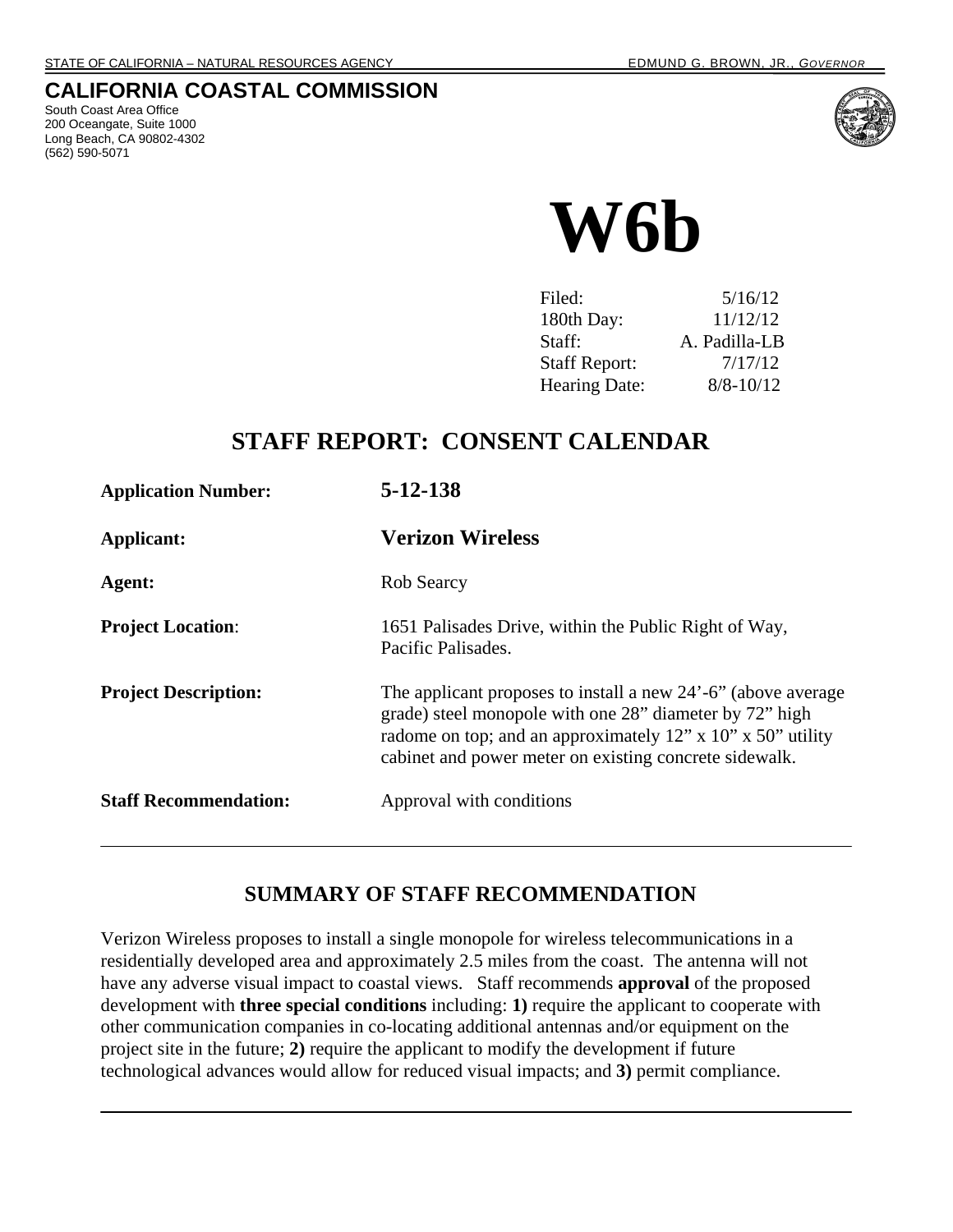# **TABLE OF CONTENTS**

| E. CALIFORNIA ENVIRONMENTAL QUALITY ACT (CEQA) 7 |  |
|--------------------------------------------------|--|

### **EXHIBITS**

Exhibit 1-- Project Vicinity Map Exhibit 2—Parcel Map Exhibit 3-- Site Plan Exhibit 4-- Aerial Exhibit 5-- Equipment Details Exhibit 6—Utility Box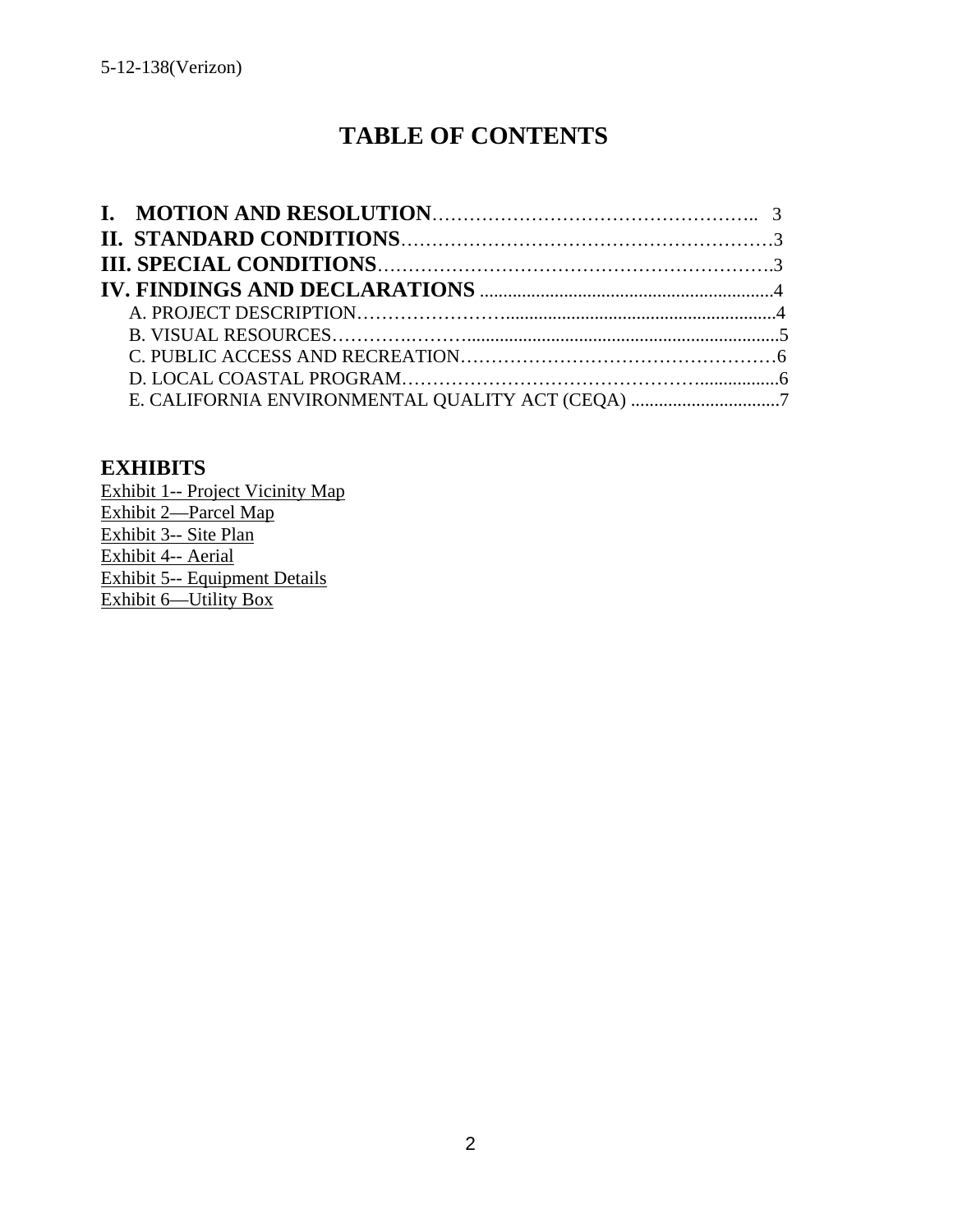## **I. MOTION AND RESOLUTION:**

#### **Motion**:

 *I move that the Commission approve coastal development permit applications included on the consent calendar in accordance with the staff recommendations.* 

Staff recommends a **YES** vote. Passage of this motion will result in approval of all permits included on the consent calendar. An affirmative vote of a majority of the Commissioners present is needed to pass the motion.

#### **RESOLUTION:**

*The Commission hereby approves a permit, subject to the conditions below, for the proposed development and adopts the findings set forth below on grounds that the development as conditioned will be in conformity with the provisions of Chapter 3 of the California Coastal Act and will not prejudice the ability of the local government having jurisdiction over the area to prepare a local coastal program conforming to the provisions of Chapter 3. Approval of the permit complies with the California Environmental Quality Act because either 1) feasible mitigation measures and/ or alternatives have been incorporated to substantially lessen any significant adverse effects of the development on the environment, or 2) there are no further feasible mitigation measures or alternative that would substantially lessen any significant adverse impacts of the development on the environment*.

### **II. STANDARD CONDITIONS:**

This permit is granted subject to the following standard conditions:

- 1. **Notice of Receipt and Acknowledgment**. The permit is not valid and development shall not commence until a copy of the permit, signed by the permittee or authorized agent, acknowledging receipt of the permit and acceptance of the terms and conditions, is returned to the Commission office.
- 2. **Expiration**. If development has not commenced, the permit will expire two years from the date on which the Commission voted on the application. Development shall be pursued in a diligent manner and completed in a reasonable period of time. Application for extension of the permit must be made prior to the expiration date.
- 3. **Interpretation.** Any questions of intent or interpretation of any condition will be resolved by the Executive Director or the Commission.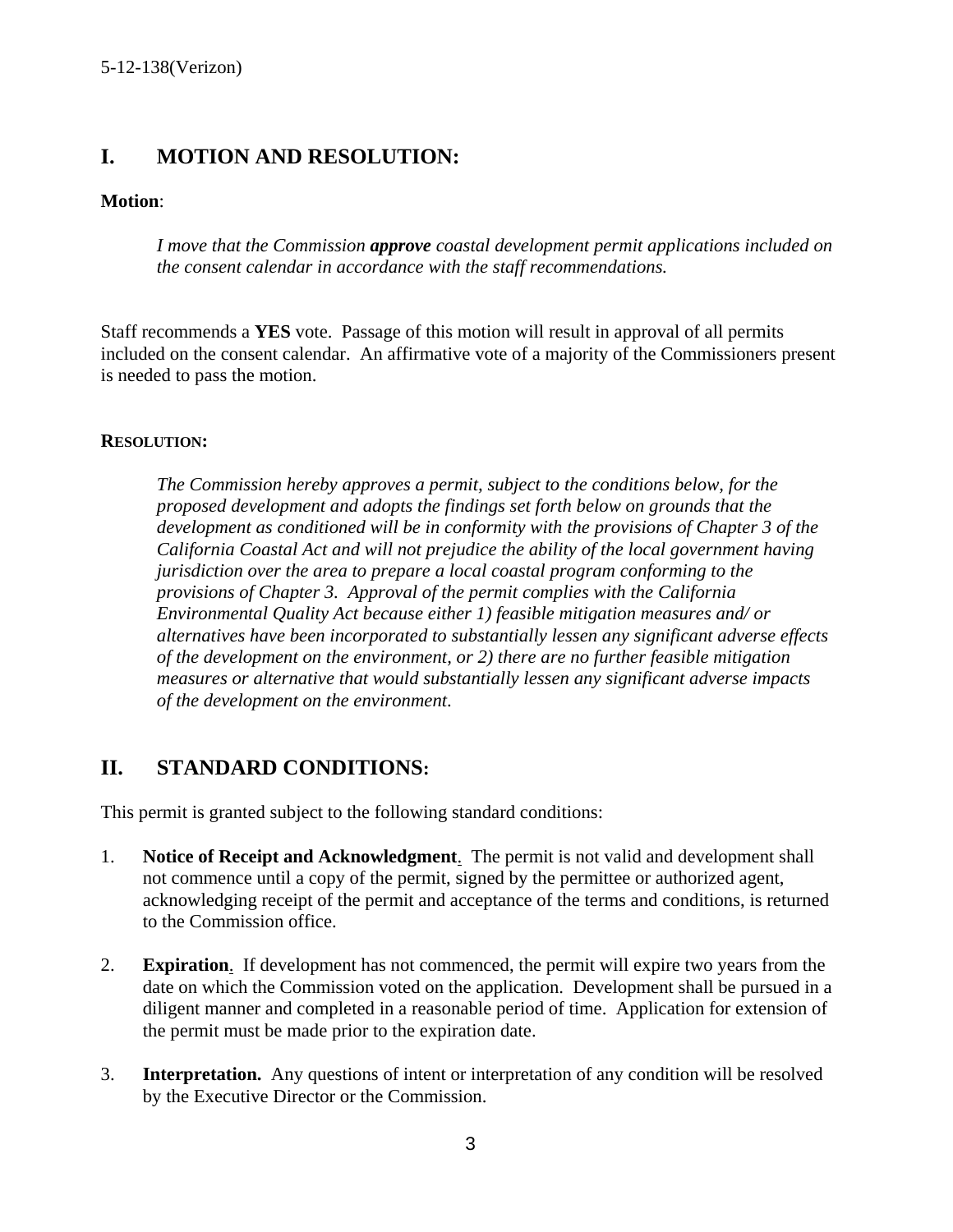- 4. **Assignment**. The permit may be assigned to any qualified person, provided assignee files with the Commission an affidavit accepting all terms and conditions of the permit.
- 5. **Terms and Conditions Run with the Land**. These terms and conditions shall be perpetual, and it is the intention of the Commission and the permittee to bind all future owners and possessors of the subject property to the terms and conditions.

# **III. SPECIAL CONDITIONS**

- 1. **Co-Location of Future Antennas.** PRIOR TO THE ISSUANCE OF THE COASTAL DEVELOPMENT PERMIT, the applicant shall agree in writing to cooperate with other communication companies in co-locating additional antennas and/or equipment on the project site in the future, providing such shared use does not impair the operation of the approved facility. Upon the Executive Director's request, the permittee shall provide an independently prepared technical analysis to substantiate the existence of any practical technical prohibitions against the operation of a co-use facility.
- 2. **Future Redesign**. PRIOR TO THE ISSUANCE OF THE COASTAL DEVELOPMENT PERMIT, the applicant shall agree in writing that where future technological advances would allow for reduced visual impacts resulting from the proposed telecommunication facility, the applicant shall make those modifications which would reduce the visual impact of the proposed facility. In addition, the applicant agrees that if, in the future, the facility is no longer needed, the applicant shall abandon the facility and be responsible for removal of all permanent structures and restoration of the site as needed to re-establish the area consistent with the character of the surrounding area. Before performing any work in response to the requirements of this condition, the applicant shall contact the Executive Director of the California Coastal Commission to determine if an amendment to this coastal development permit or a new coastal development permit is necessary.
- 3. **Permit Compliance**. All development must occur in strict compliance with the proposal as set forth in the application, subject to any special conditions imposed herein. Any deviation from the approved plans must be submitted for review by the Executive Director to determine whether an amendment to this coastal development permit is necessary pursuant to the requirements of the Coastal Act and the California Code of Regulations.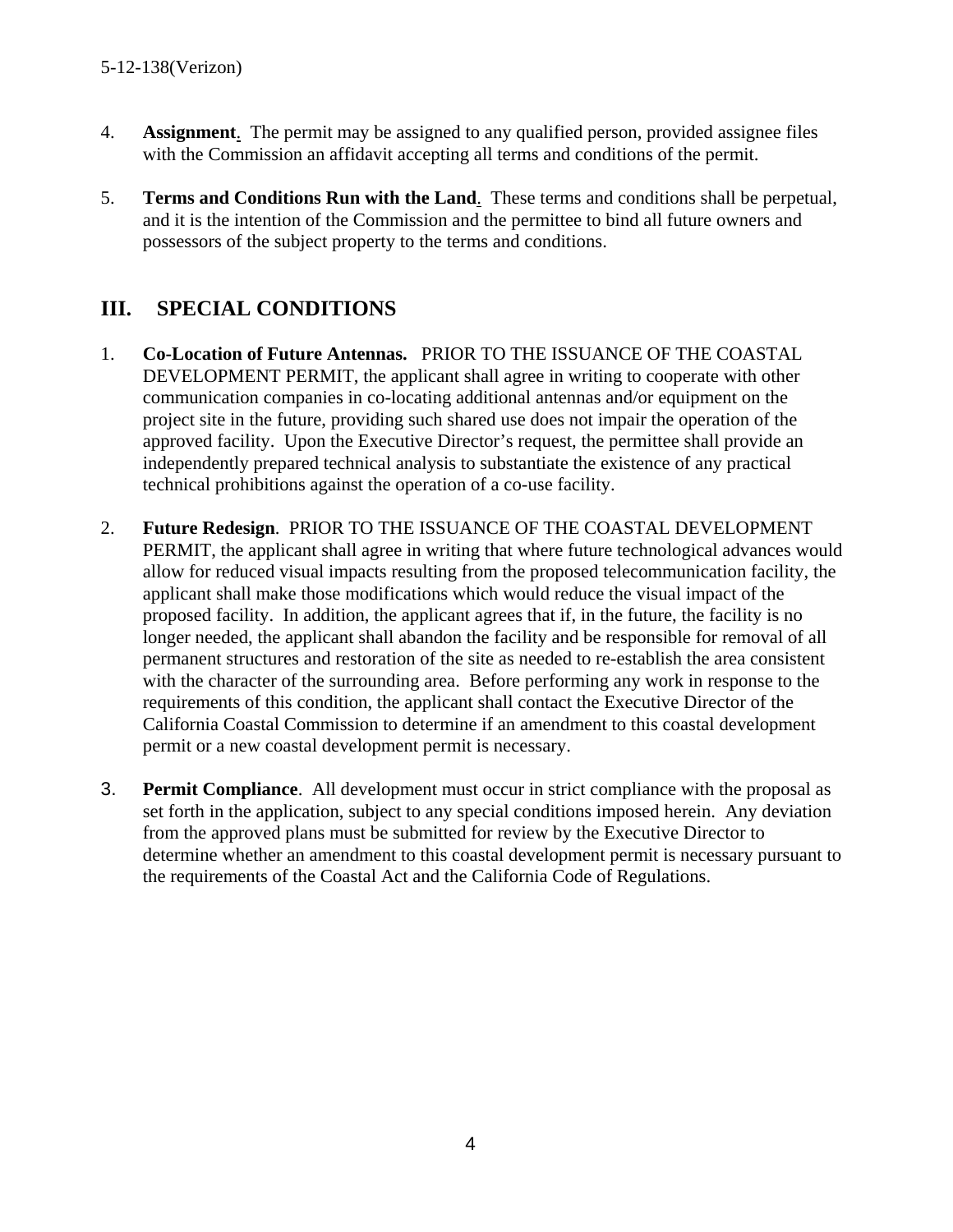# **IV. FINDINGS AND DECLARATIONS:**

#### **A. PROJECT DESCRIPTION**

The applicant proposes to install a new 24'-6" (above average grade) steel monopole with one 28" diameter by 72" high radome on top; and an approximately 12" x 10" x 50" utility cabinet and power meter on existing concrete sidewalk, for wireless telecommunications. (see **Exhibit No. 5 & 6**).

The project site is located on the eastern side of Palisades Drive approximately 900 feet north of Palisades Court in the Pacific Palisades area of the City of Los Angeles. The area is known as the Palisades Highlands, which is a residential subdivision created in the early 1970s', with over 1,000 residential lots. The site is approximately 2.5 miles from the Pacific Coast Highway and Will Rogers State Beach. The surrounding area is residentially developed with single-family and multi-family residences.

The proposed antennae is one of three proposed in this residential area by the applicant. All three are located along Palisades Drive and range between .3 miles to .6 miles from each other (see **Exhibit No. 4**). The purpose of the antenna is to provide wireless telecommunication coverage in an area that had little to no coverage.

#### **B. VISUAL RESOURCES**

Section 30251 of the Coastal Act requires that the scenic and visual qualities of this coastal area shall be protected. Section 30251 of the Coastal Act states, in part:

*The scenic and visual qualities of coastal areas shall be considered and protected as a resource of public importance. Permitted development shall be sited and designed to protect views to and along the ocean and scenic coastal areas, to minimize the alteration of natural land forms, to be visually compatible with the character of surrounding areas, and, where feasible, to restore and enhance visual quality in visually degraded areas...* 

The proposed project site is located approximately 2.5 miles from the beach area and in a residentially developed area. Because of surrounding development, distance from the beach, the antenna will not have a significant impact on public views to or along the ocean. However, in past Commission permit actions on similar wireless telecommunication facility sites, the Commission has been concerned with the proliferation of antennas and the adverse cumulative impacts on visual resources [Coastal Development Permits: 5-07-375(T-Mobile); 5-92-415(Los Angeles Cellular Telephone Co.); 5-97-130(Los Angeles Cellular); 4-08-035(AT&T Mobility; 5-09-103(Verizon)]. As demand for wireless communication facilities increases and service providers continue to try to cover every area with signal coverage, it is likely that other service providers will be interested in placing additional structures, antennas, and equipment in the project area and other surrounding areas. The Commission is concerned that individually and cumulatively, installation of additional similar projects in the area could have adverse impacts on visual resources and detract from the public's enjoyment of those resources.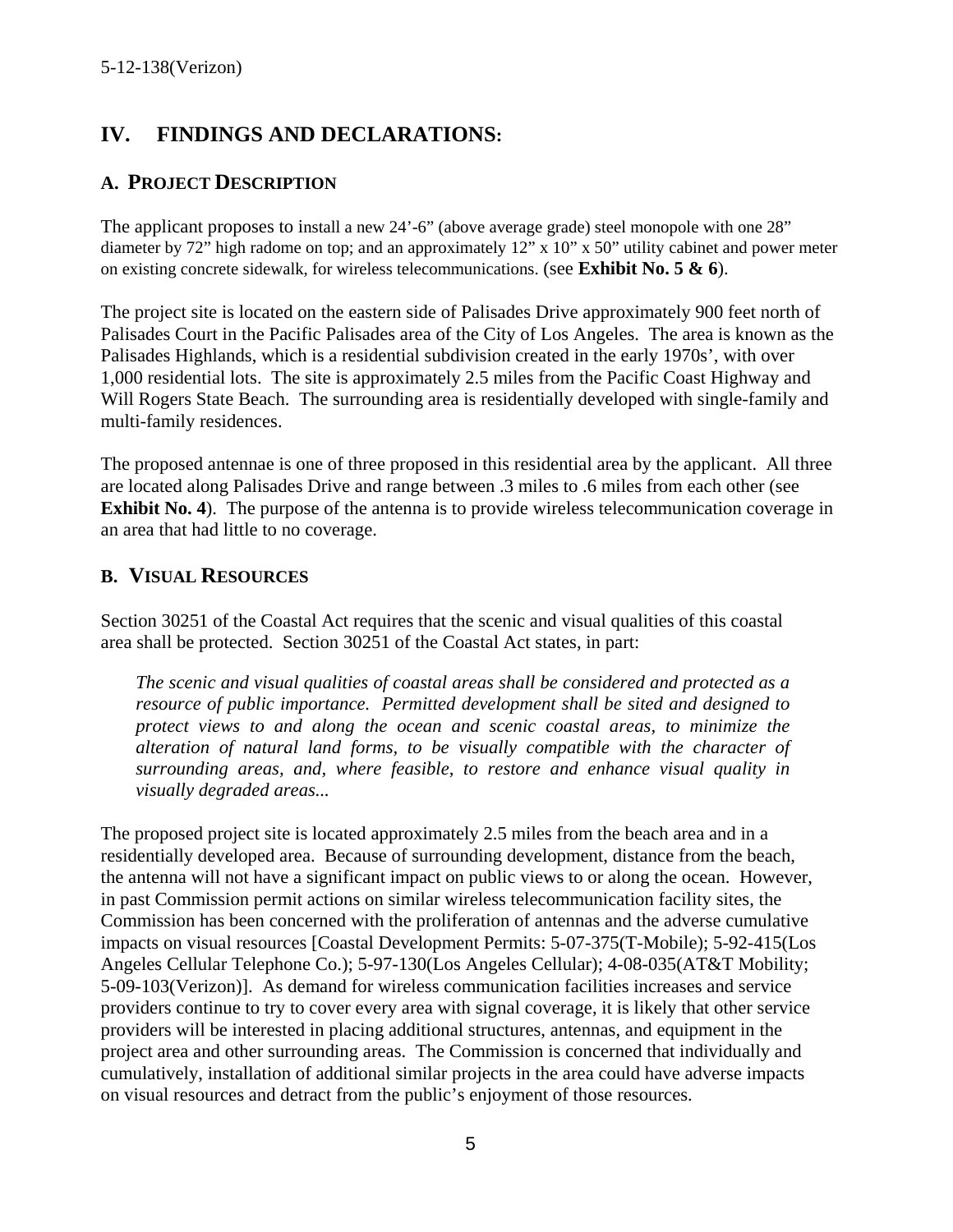Co-location is the preferred way to provide future telecommunication services. If co-location is not possible, then the visual impacts of such structures must be mitigated either through project design or siting so as not to result in adverse cumulative visual impacts. As such, **Special Conditions No. 1 and 2** are imposed on this permit. **Special Condition No. 1** requires that the applicant submit a written statement agreeing to cooperate with other communication facilities in co-locating additional antenna on the proposed development, unless the applicant can demonstrate a substantial technical conflict in doing so. **Special Condition No. 2** requires the applicant to submit a written statement agreeing to modify the facility if new technological advances would reduce the visual impact of the equipment or remove the facility and restore this site in the future should technological advances make this facility obsolete. In this way, it can be assured that the proliferation of these types of facilities can be limited to appropriate locations, and that the area will not be littered with outdated and obsolete facilities in the future. Therefore, as conditioned, the Commission finds the project is consistent with the certified LUP and with the Chapter 3 policies of the Coastal Act with respect to protecting visual resources.

### **C. PUBLIC ACCESS AND RECREATION**

One of the basic goals stated in the Coastal Act is to maximize public access and recreation along the coast. The public access and recreation policies of the Coastal Act require that maximum access and recreational opportunities be provided and that development shall not interfere with public access. The proposed project does not block physical or visual access to or along the coast. Therefore, the proposed development will not have any new adverse impact on public access to the coast or to nearby recreational facilities. Thus, the proposed development conforms with Sections 30210 through 30214, Sections 30220 through 30224, and 30252 of the Coastal Act.

## **D. LOCAL COASTAL PROGRAM**

Section 30604(a) of the Coastal Act provides that the Commission shall issue a coastal development permit only if the project will not prejudice the ability of the local government having jurisdiction to prepare a Local Coastal Program (LCP) that conforms with Chapter 3 policies of the Coastal Act:

*(a) Prior to certification of the Local Coastal Program, a coastal development permit shall be issued if the issuing agency, or the commission on appeal, finds that the proposed development is in conformity with the provisions of Chapter 3 (commencing*  with Section 30200) of this division and that the permitted development will not *prejudice the ability of the local government to prepare a Local Coastal Program that is in conformity with the provisions of Chapter 3 (commencing with Section 30200). A denial of a coastal development permit on grounds it would prejudice the ability of the local government to prepare a Local Coastal Program that is in conformity with the provisions of Chapter 3 (commencing with Section 30200) shall be accompanied by a specific finding which sets forth the basis for such conclusion.*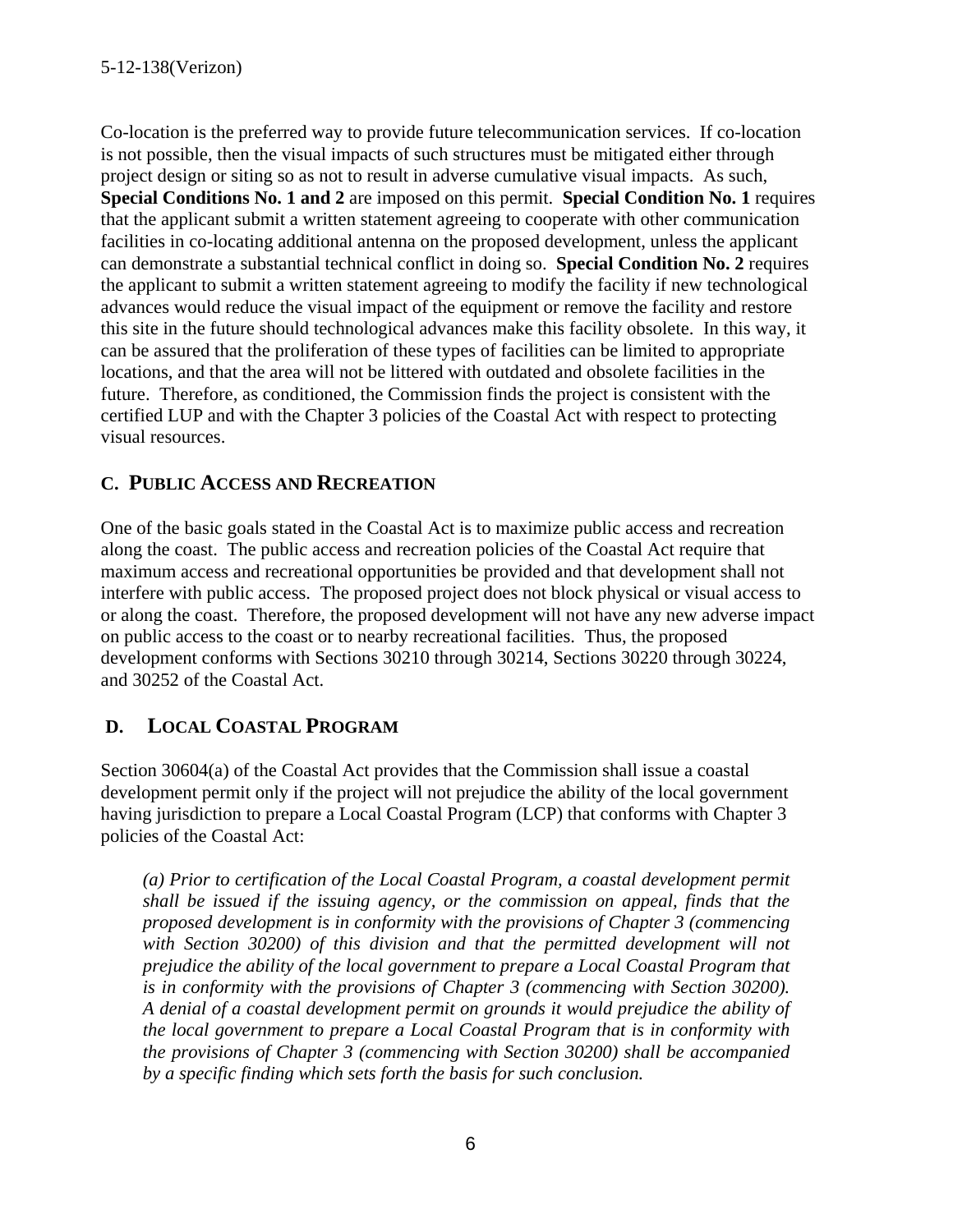Coastal Act section 30604(a) states that, prior to certification of a local coastal program ("LCP"), a coastal development permit can only be issued upon a finding that the proposed development is in conformity with Chapter 3 of the Act and that the permitted development will not prejudice the ability of the local government to prepare an LCP that is in conformity with Chapter 3. The Pacific Palisades area of the City of Los Angeles has neither a certified LCP nor a certified Land Use Plan. As conditioned, the proposed development will be consistent with Chapter 3 of the Coastal Act. Approval of the project will not prejudice the ability of the local government to prepare a Local Coastal Program that is in conformity with the provisions of Chapter 3 of the Coastal Act.

# **E. CALIFORNIA ENVIRONMENTAL QUALITY ACT (CEQA)**

Section 13096 Title 14 of the California Code of Regulations requires Commission approval of a coastal development permit application to be supported by a finding showing the application, as conditioned by any conditions of approval, to be consistent with any applicable requirements of the California Environmental Quality Act (CEQA). Section 21080.5(d)(2)(A) of CEQA prohibits a proposed development from being approved if there are feasible alternatives or feasible mitigation measures available which would substantially lessen any significant adverse effect which the activity may have on the environment.

The proposed project, as conditioned, has been found consistent with the Chapter 3 policies of the Coastal Act. All adverse impacts have been minimized by the recommended conditions of approval and there are no feasible alternatives or additional feasible mitigation measures available which would substantially lessen any significant adverse impact that the activity may have on the environment. Therefore, the Commission finds that the proposed project, as conditioned, can be found consistent with the requirements of the Coastal Act to conform to CEQA.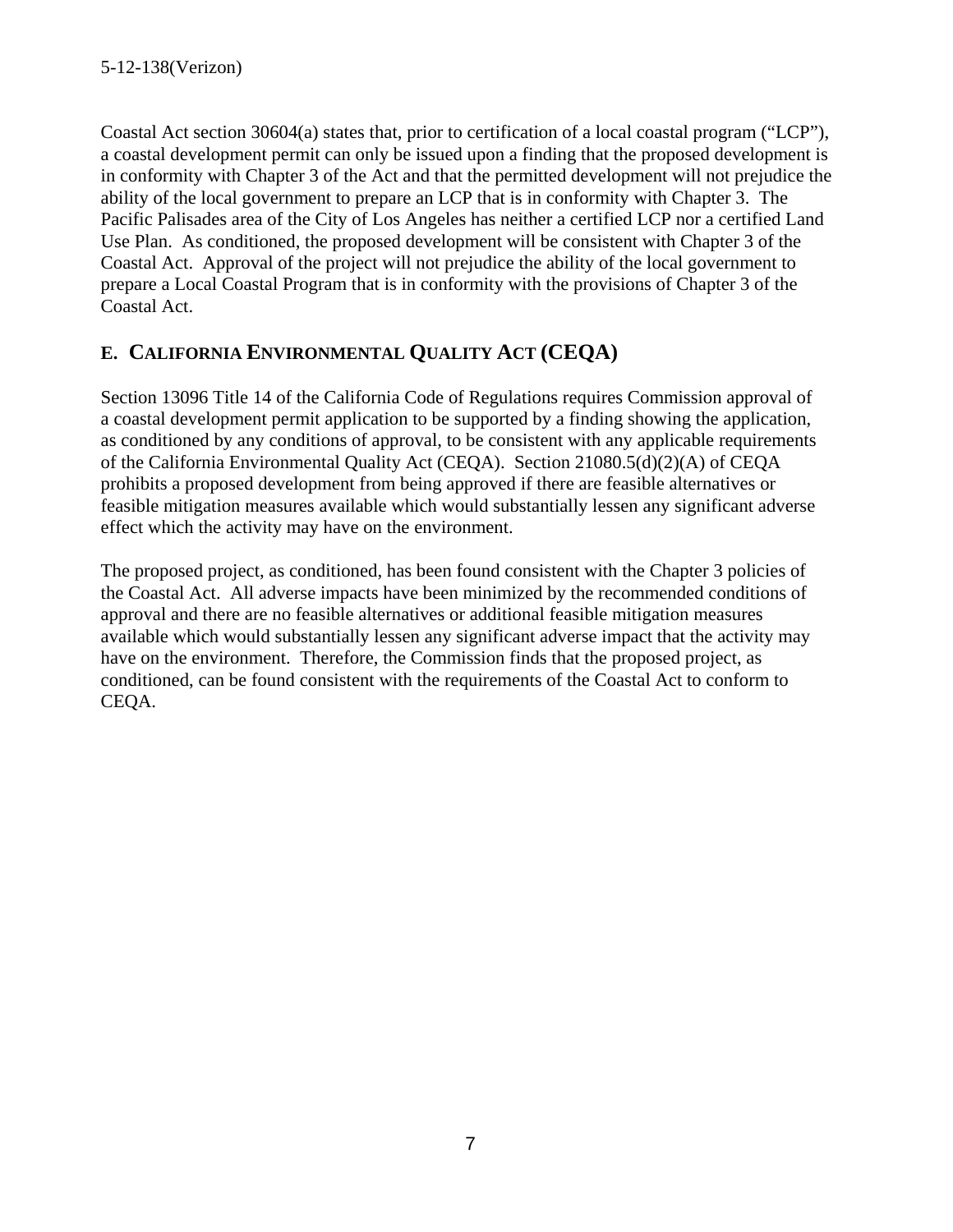

Address 1651 Palisades Dr Los Angeles, CA 90272 **VICINITY** 



**EXHIBIT NO. Application Number** 12-138 อ $\rho$ **California Coastal Commission**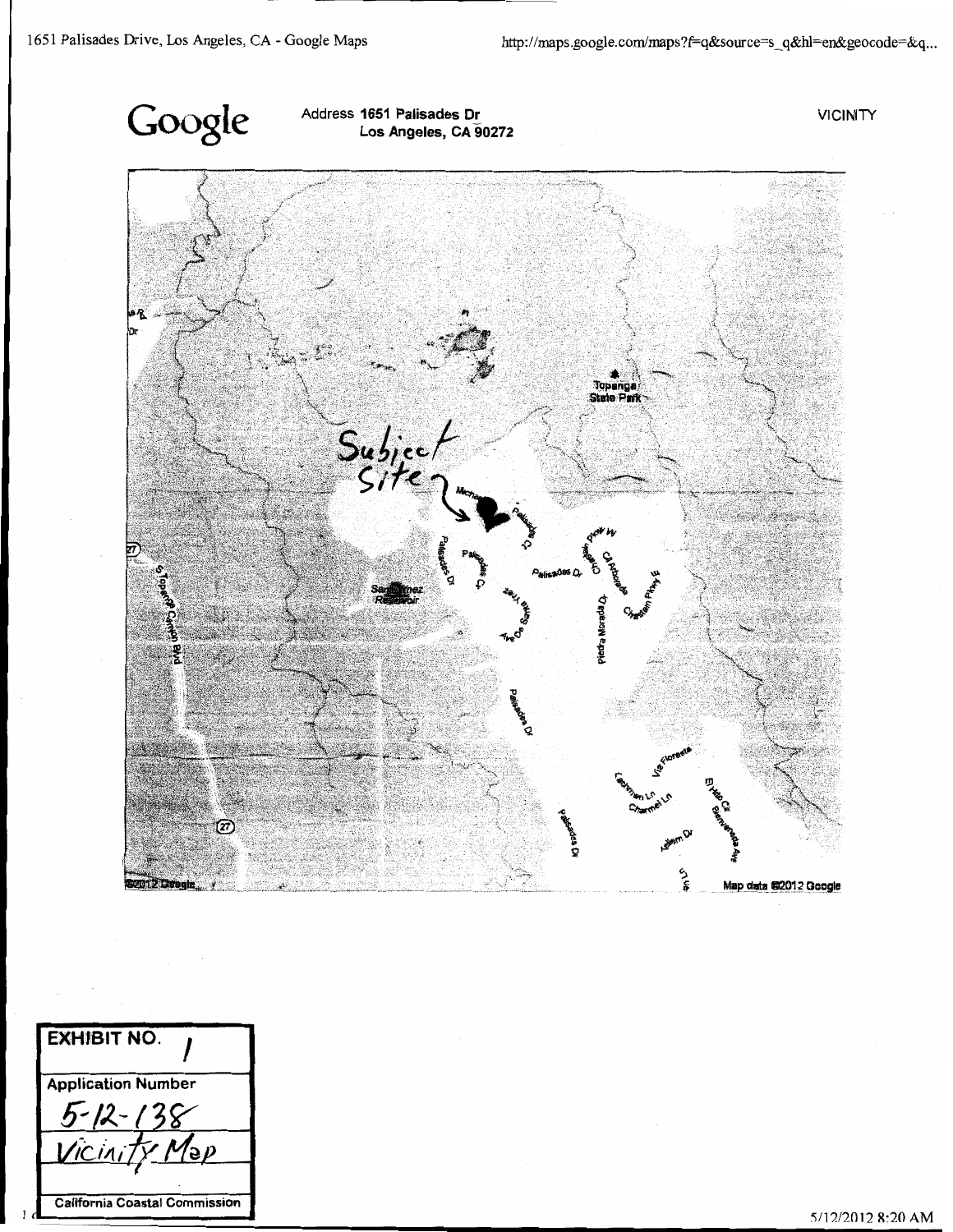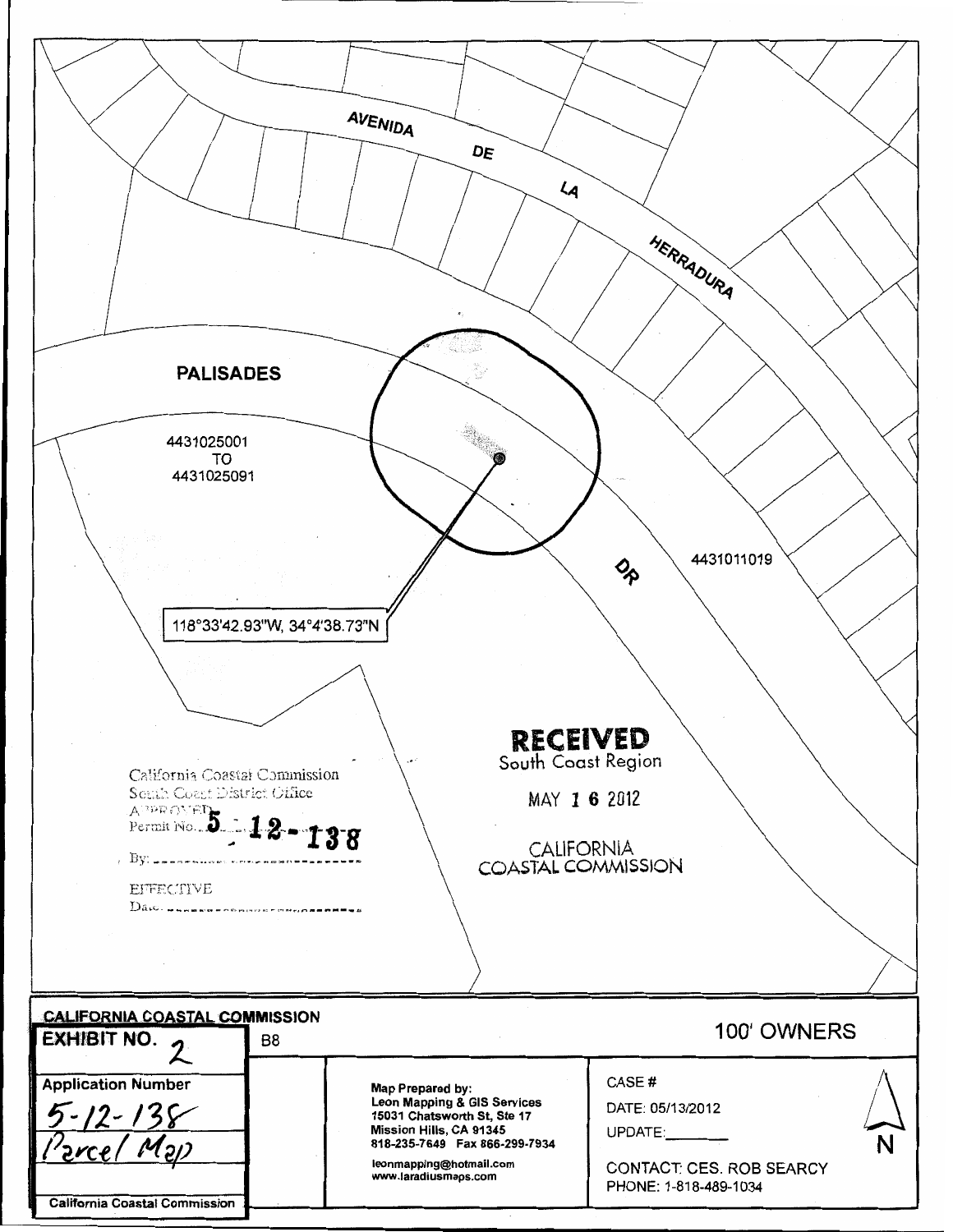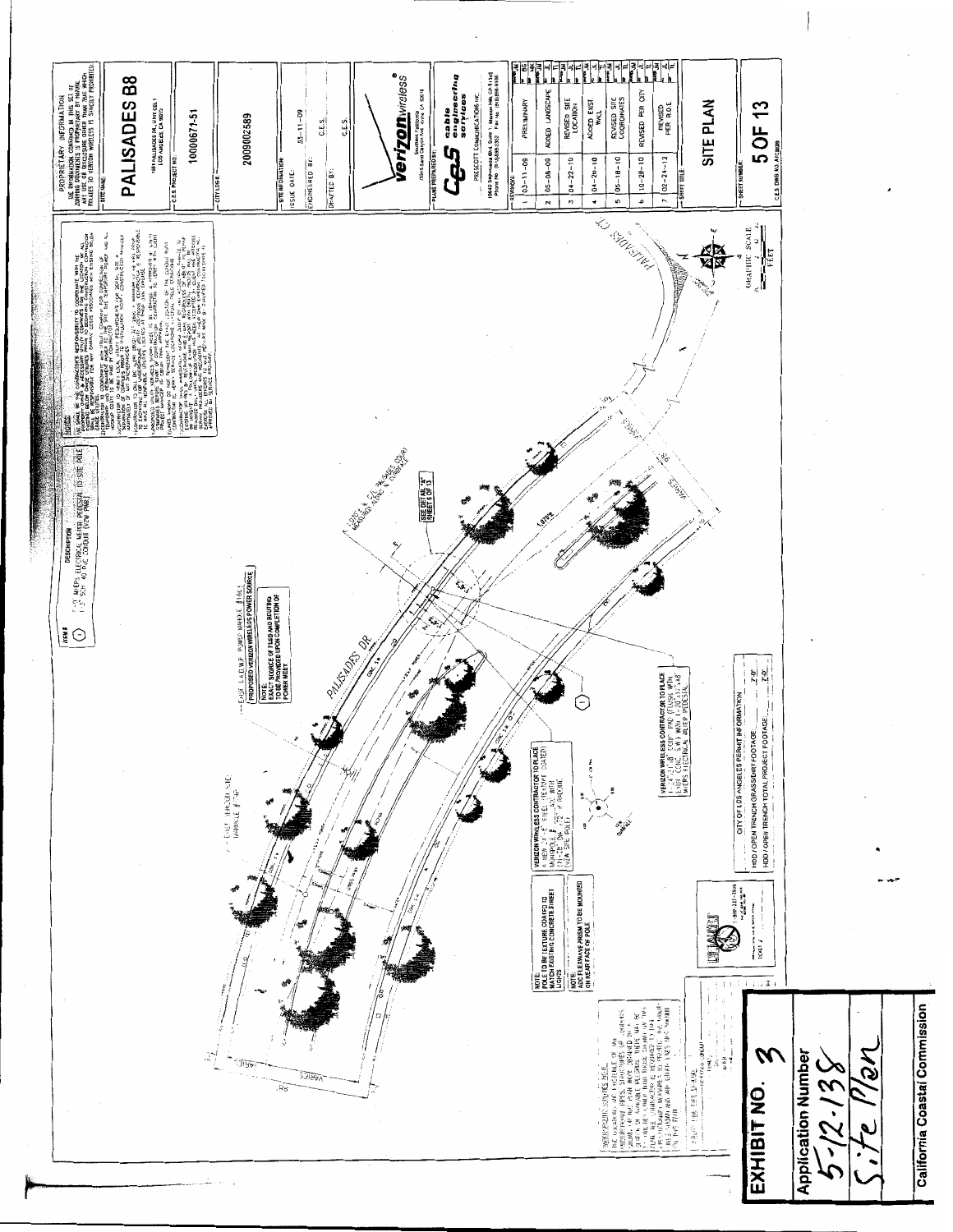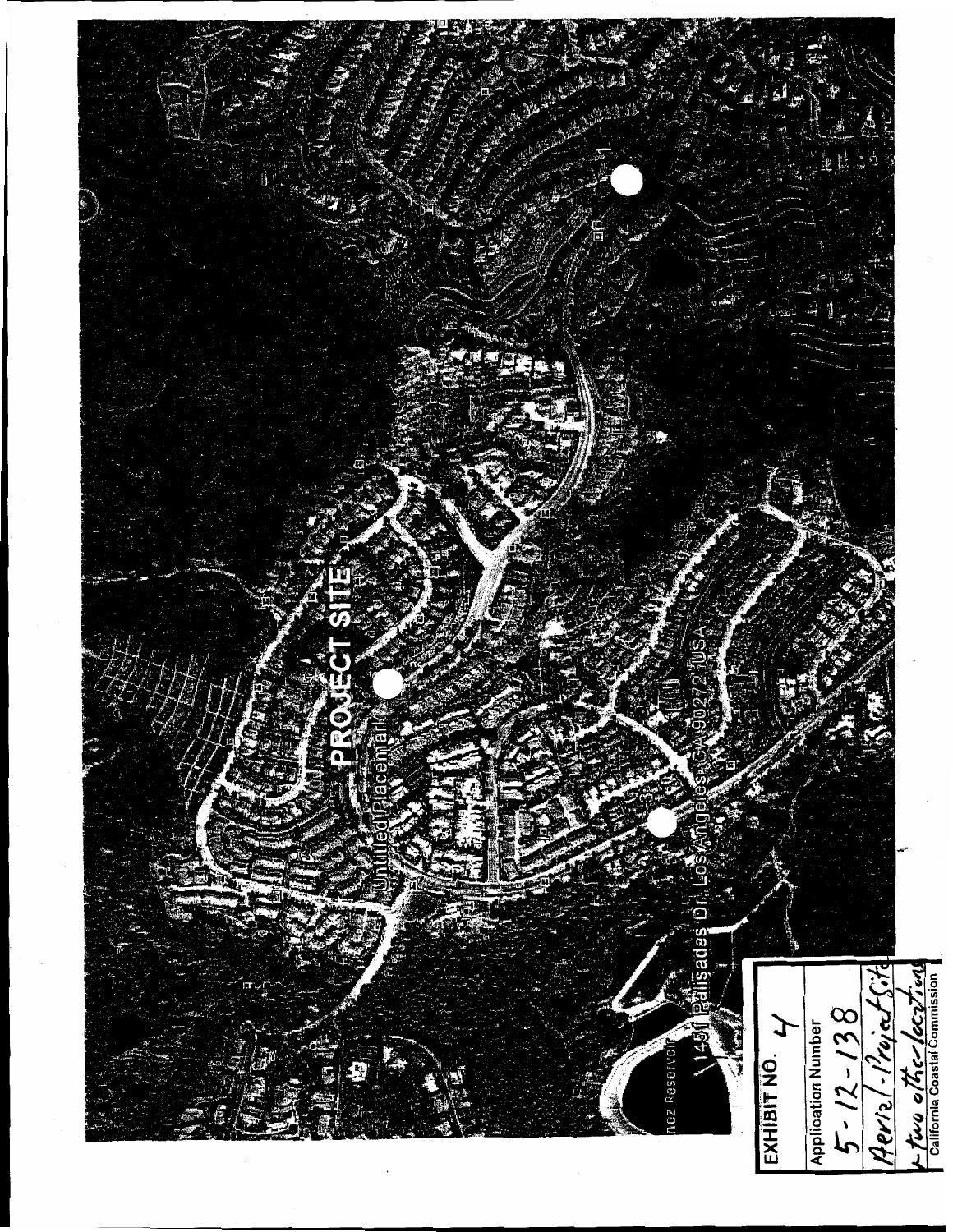